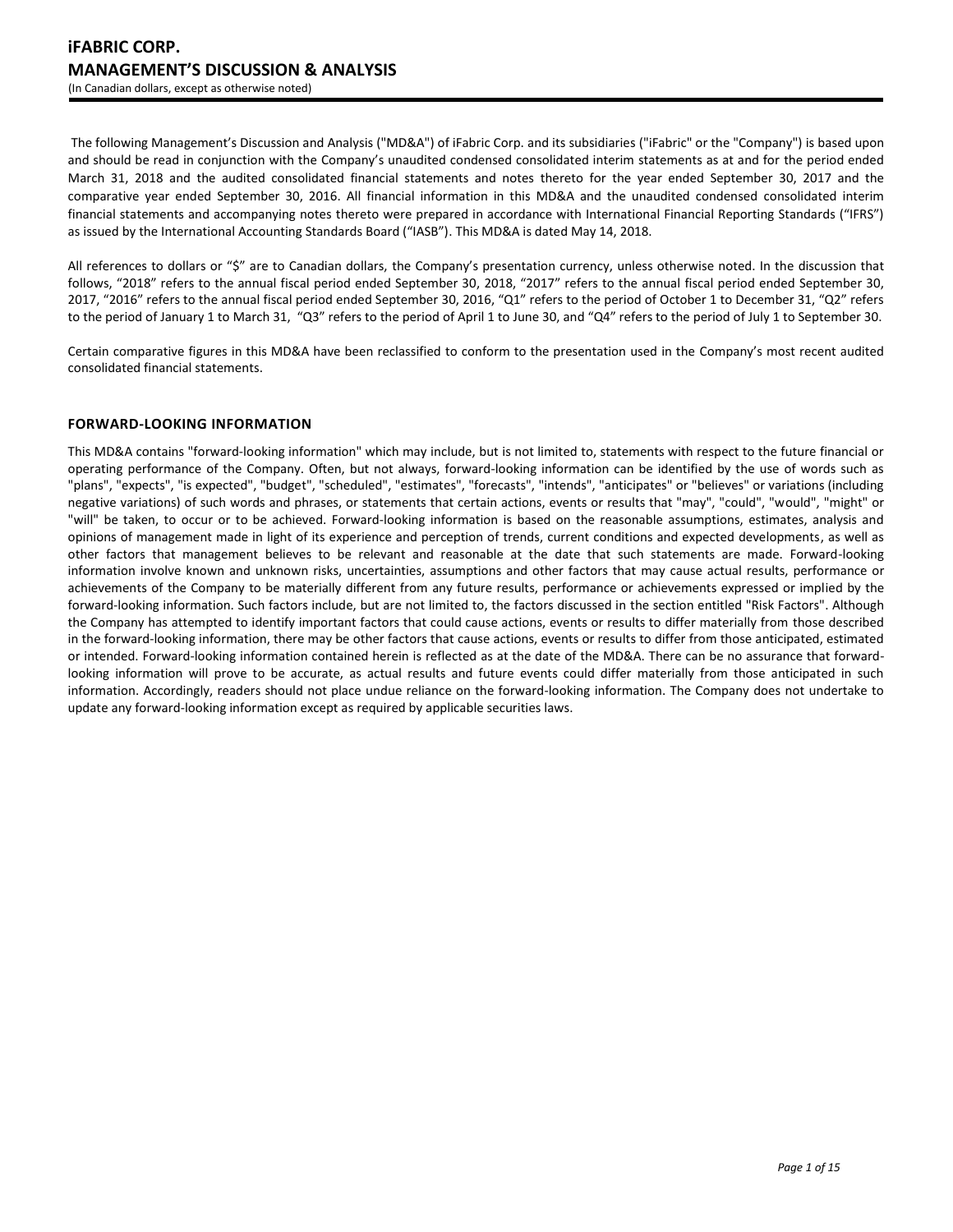# **BUSINESS OVERVIEW**

#### **General**

iFabric is a Canadian public company, incorporated under the Alberta Business Corporations Act and is domiciled in Canada. The Company is listed on the Toronto Stock Exchange ("TSX") under the trading symbol "IFA". The head office is located at 525 Denison Street, Unit 1, Markham, Ontario, Canada.

The Company's business activities are divided into three reportable operating segments, which offer different products and services, and are managed separately because they require different marketing strategies and resource allocations. The following summarizes the operations of each segment:

- Intimate Apparel: Includes the design and distribution of women's intimate apparel, sleepwear and accessories.
- Intelligent Fabrics: Includes the development and distribution of innovative products and treatments that are suitable for application to textiles, plastics, liquids, and hard surfaces. These products are designed to provide added benefits to the user.
- Other: Includes leasing of property to group companies, related parties and third parties.

### **NATURE OF OPERATIONS**

#### **Intimate Apparel**

The Intimate Apparel division commenced operations in 1992 and currently operates under the trade name Coconut Grove Intimates. Its business comprises the design, purchasing, and distribution of intimate apparel and, in particular, a range of specialty bras including the division's patented backless, strapless underwire bra. The division also distributes a range of apparel accessories as well as sleepwear.

The division utilizes contract warehouse facilities located in Los Angeles, California and Manchester, England in order to service its key U.S. and European markets and, Company-owned premises located in Markham, Ontario house the bulk of the division's workforce which comprises, management, designers, administrative, product sourcing and logistical staff. The Markham premises also includes warehouse space which serves as the distribution center for the Canadian market.

All product design is handled by the Markham design team and, currently over 95% of the division's inventory production is outsourced to factories in China.

In the past several years, the Company has positioned the division's product strategy by way of leveraging a key license agreement in order to sell products under various Maidenform® brands. The Maidenform® brand was founded in 1922 and during its 94-year history has grown to become one of the most recognizable and respected brands in the intimate apparel industry. In addition, the division develops and supplies products for sale under the private label brands of certain major retailers as well as the Company's own brand.

Products are sold internationally to the division's customer base, which includes a number of major retailers as well as specialty boutiques.

## **Intelligent Fabrics**

A second strategic division commenced operations in 2010 when the Company obtained exclusive North American distribution rights for new generations of intelligent textile technologies which can kill bacteria, repel insects, absorb odours, repel and wick moisture, block ultraviolet light and help encourage a healthy skin environment, amongst others. North American distribution rights were subsequently expanded to worldwide distribution rights. Management anticipates that the Intelligent Fabrics division will be the main driving force of the Company's future growth and expansion. The Intelligent Fabrics division operates under the name Intelligent Fabric Technologies (North America) Inc. ("IFTNA").

The business of the Intelligent Fabrics Division includes the development, testing and distribution of specialty textiles as well as chemicals suitable for application to textiles. The current focus is on technologies that improve the safety and well-being of the wearer. The division's current product offerings include Protx2® (anti-microbial and anti-viral formulations) Enguard® (insect repellant technology), Dreamskin® (skin polymer), UVtx (ultraviolet light blocker), FreshTx (odour-absorbing technology), RepelTX (durable water repellant) and DryTx (moisturewicking technology). The Company anticipates that several new products will be added to its pipeline in the future.

The division has two key supply centers in Asia (namely China and Taiwan) which service the Asian market. This market represents the main production region for manufactured textiles supplied to North America and internationally and is the Company's main market area for the distribution of intelligent textile technologies. Technical support specialists in Asia provide guidance and support to customers regarding the integration of the Company's chemical formulations in their products. The division also leverages the Company's textile expertise in order to supply finished products or fabrics treated with one or more of the division's market leading formulations.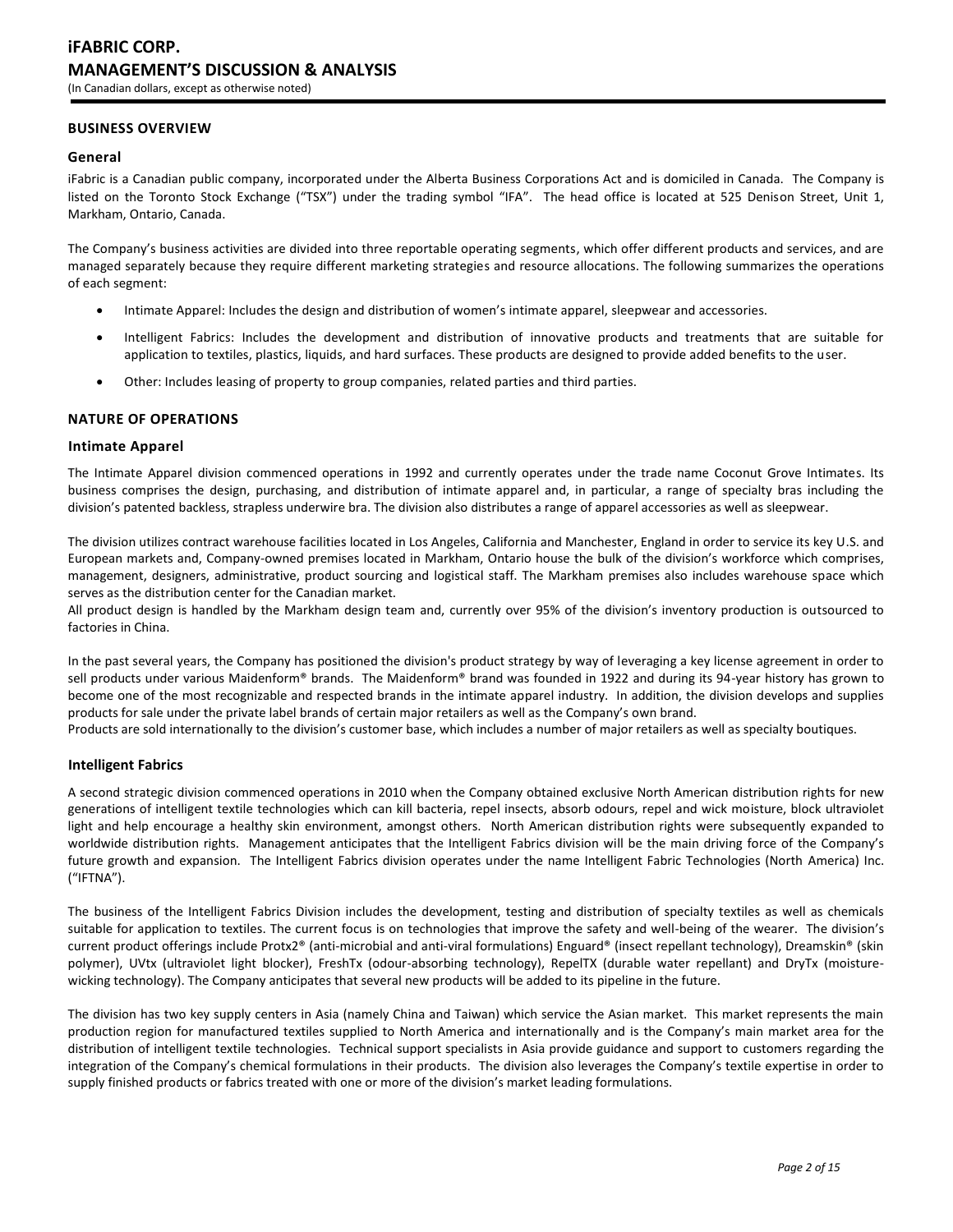The following describes the functionality of the division's current chemical portfolio:

#### *Protx2*® *Anti-Microbial Technologies*

Protx2*®* formulations impart anti-microbial and/or anti-viral powers to fibers, plastic, paint and paper treated with these formulations. Numerous laboratory tests have shown that treated products inhibit the growth of a wide variety of infectious agents associated with Healthcare-Associated Infections ("HAI"), including MRSA, C-Difficile, VRE, and H1N1, and by their application may assist in preventing the spread of such infections.

The Company is currently targeting two key markets with regard to the distribution of Protx2®:

#### a) Sports apparel, outerwear and footwear

There is an increasing trend amongst major sports apparel, outerwear and footwear manufacturers to offer technologically-enhanced products. With the ability of Protx2® to combat odor causing bacteria, the Company is able to provide manufacturers with the ability to produce apparel and footwear that stays fresher longer without the need for repeated washing or cleaning. Innovative application methodology developed by the Company over a number of years allows for Protx2® to be integrated into almost any fabric as well as all the components of footwear including foam, rubber, and plastics. With its current Environmental Protection Agency ("EPA") and European regulatory registrations, the Company can distribute Protx2® for use in all sportswear and footwear for distribution in the U.S. market as well as most international markets.

#### b) Medical

Protx2® formulations impart anti-microbial and/or anti-viral powers to fibers, plastic, paint and paper treated with these formulations and is suitable for application to many areas of a hospital environment, including, scrubs, bedding, curtaining, carpeting, walls, air filters and numerous plastic components amongst others.

The Protx2® range of products is dedicated to combating hospital acquired bacterial infections, including MRSA, Clostridium Difficile, VRE, Klebsiella Pneumonia, and by their application may greatly assist in reducing such infections. In addition, Protx2® is also a strong antiviral agent effective against, Norovirus and H1N1.

#### *Dreamskin*®

Fabrics treated with the Dreamskin® polymer are designed to encourage a healthy skin environment because of its ability to control both moisture and friction. Dreamskin® is effective during both summer and winter months as both high and low moisture environments are known causes of discomfort and irritation.

By providing a surface that is free from skin irritants such as laundry detergent residue and dust, Dreamskin® treated fabrics provide for a luxurious wearing experience without irritation or dryness.

In particular, athletic apparel has two key areas that can cause skin irritation, namely friction and excessive moisture. Dreamskin® targets both of these to help prevent irritation during sporting activities.

A further targeted market for Dreamskin® is as a device to aid sufferers of eczema, psoriasis and other types of irritating skin disorders. The friction caused by clothing is currently a major source of irritation for sufferers of such disorders and the ability of Dreamskin® to substantially reduce the amount of friction serves as a useful tool to alleviate irritation.

### *Enguard*® *Insect Repellent Fabric*

Applying Enguard® to fabrics results in a highly effective and durable insect repellent. A major strength of Enguard® is that it is safe for children. Testing carried out by the London School of Hygiene and Tropical Medicine show Enguard® to have repelling power comparable to high-concentration DEET and significantly greater than any other natural insect repellents.

### UVtx™

Textiles infused with UVtx™ provides apparel with a built in ultraviolet ("UV") light blocker. The UVtx™ formulation contains both UV reflecting and UV absorption elements, giving apparel treated with UVtx™ the ultraviolet protection factor ("UPF") strength of up to UPF 60. This allows the wearer of UVtx™ treated apparel to enjoy permanent sun protection without the need to apply sprays or lotions to the area covered by the garment. Testing has shown that UVtx<sup>™</sup> treated textiles never lose efficacy.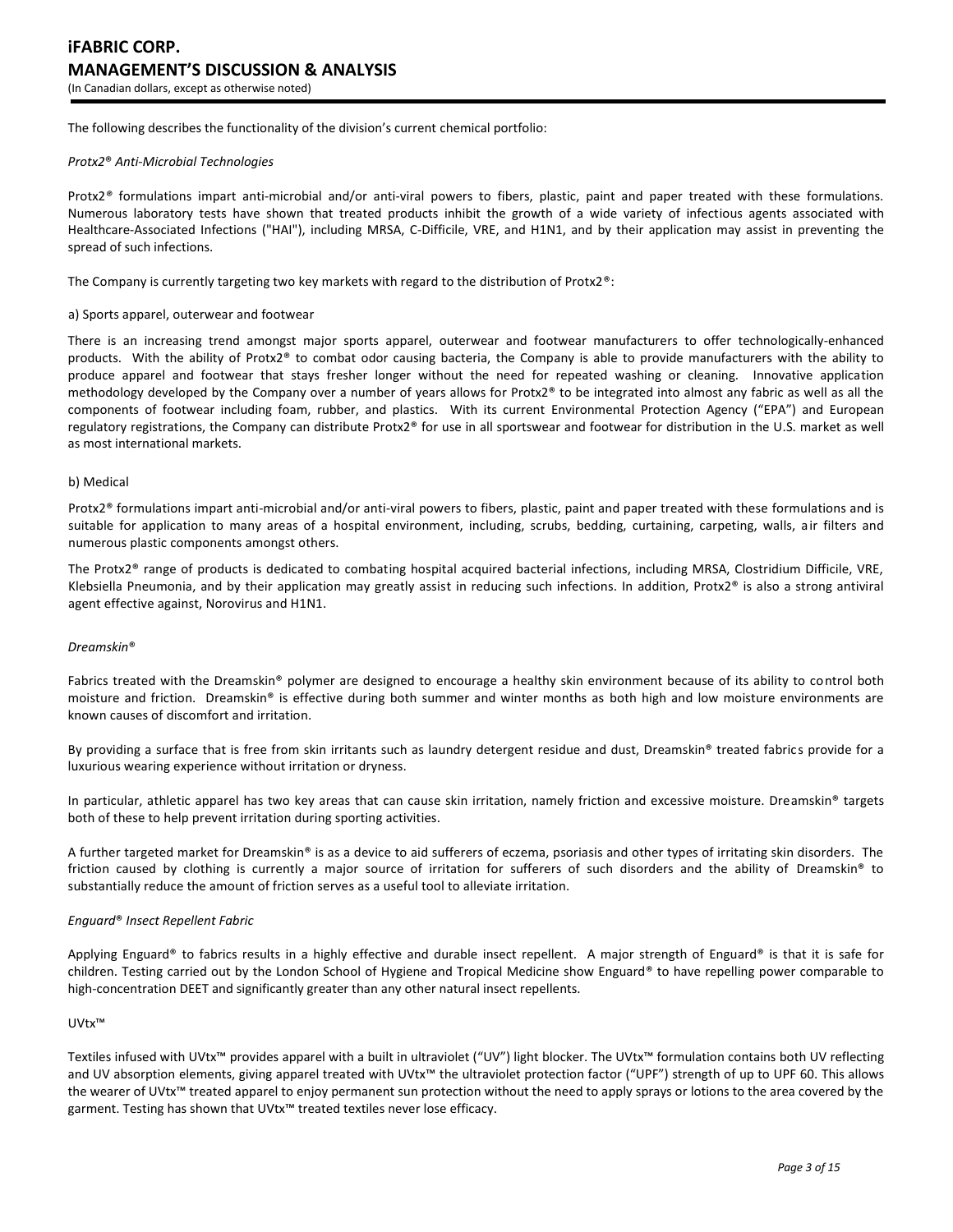#### FreshTx™

FreshTx™ is a state of the art odour-absorbing technology, which is easily infused into textile products. FreshTx™ offers permanent protection against odours without the need to use sprays or perfumes. FreshTx™ uses naturally-occurring elements for effective results that are non-toxic and safe. Extremely durable, once applied, the properties of FreshTx™ are renewed with each wash, and is effective even when wet.

DryTx™

DryTx™ moisture wicking technology provides treated apparel with the ability to quickly draw moisture away from the skin and disperse perspiration across the fabric surface for faster evaporation.

The main attributes of DryTx™ are its abilities to:

- Wick moisture away from the skin;
- Provide for garments that will not feel heavy or damp even during periods of high exertion by the wearer;
- Provide for garments that create less skin chafe compared to wet fabrics;
- Provide for garments that dry quicker, thereby assisting the wearer in maintaining a more even body temperature;
- Allow for fabrics to retain their natural softness.

An additional significant attribute of DryTx™ is its ability to be integrated into apparel in combination with the division's other product offerings, resulting in unique garments that provide superior performance characteristics for athletic apparel.

RepelTX™

RepelTX™ is an environmentally friendly coating that is resistant to moisture. The RepelTX™ coating can be used on various surfaces including electronics and fabrics, which are then protected against moisture absorption.

RepelTX™ offers the next generation in water repellency performance. RepelTX modifies fabric at the molecular level by permanently attaching hydrophobic 'hairs' to individual fibers that lift liquids, causing them to bead and roll right off the fabric surface. It features a hydrocarbon polymer which is both more ecologically friendly and economically smart compared to competing technologies. The result is a market leading performance, liquid repellency that is breathable, durable and fast drying.

A substantial body of testing carried out by the Company have shown that RepelTX™ and Protx2® work extremely well in conjunction with each other. Particularly in health care environments, the combination of water repellency and an antimicrobial allows for garments that repel liquids (for example, blood) and at the same time can kill bacteria. These combined attributes are optimal for the healthcare industry. The additional benefit to iFabric is the increased revenue from every sale involving a multiple of chemicals.

# **SELECTED ANNUAL INFORMATION**

The following table sets forth selected annual consolidated statement of earnings (loss) information and balance sheet data for each of the last five fiscal years.

| For the year ended and as at September 30,              | 2017                     | 2016       | 2015       | 2014       | 2013       |
|---------------------------------------------------------|--------------------------|------------|------------|------------|------------|
| <b>Income Statement Data</b>                            |                          |            |            |            |            |
| Revenue                                                 | 18,856,477               | 13,570,365 | 13,074,848 | 13,021,482 | 8,165,983  |
| Net earnings (loss) attributable to common shareholders | 1,597,070                | (373, 977) | (109, 837) | 542,214    | (144, 556) |
| Net earnings (loss) per common share                    |                          |            |            |            |            |
| Basic                                                   | 0.061                    | (0.014)    | (0.004)    | 0.021      | (0.006)    |
| Diluted                                                 | 0.059                    | (0.014)    | (0.004)    | 0.020      | (0.006)    |
|                                                         |                          |            |            |            |            |
| <b>Balance Sheet Data</b>                               |                          |            |            |            |            |
| Total assets                                            | 14,724,528               | 12,296,093 | 11,928,359 | 11,559,443 | 9,154,711  |
| Total non-current financial liabilities                 | 586,544                  | 1,893,809  | 1,408,893  | 1,952,287  | 2,084,741  |
| Cash dividends declared                                 | $\overline{\phantom{a}}$ |            |            |            |            |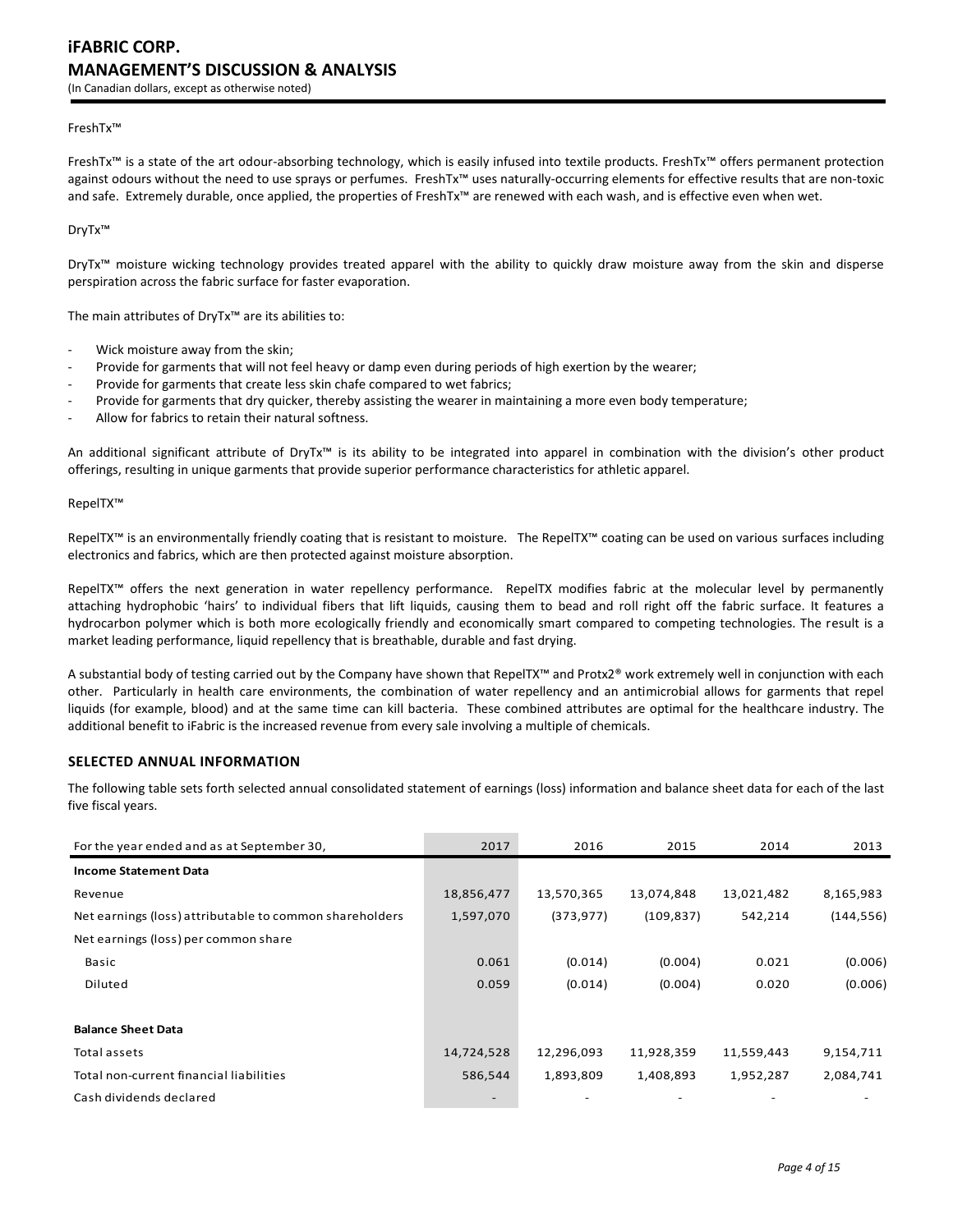# **RESULTS OF OPERATIONS – THREE AND SIX MONTHS ENDED MARCH 31, 2018 AND 2017**

The following table sets forth the Company's unaudited condensed consolidated statements of earnings (loss) and comprehensive earnings (loss) for the three and six months ended March 31, 2018 and 2017:

|                                                      | Three months |           | Six months |           |
|------------------------------------------------------|--------------|-----------|------------|-----------|
| For the period ended March 31,                       | 2018         | 2017      | 2018       | 2017      |
| <b>REVENUE</b>                                       | 4,201,249    | 4,255,192 | 9,338,021  | 7,357,311 |
| <b>COST OF SALES</b>                                 | 2,104,336    | 2,172,277 | 4,653,913  | 4,127,310 |
| <b>GROSS PROFIT</b>                                  | 2,096,914    | 2,082,915 | 4,684,107  | 3,230,001 |
| <b>EXPENSES</b>                                      |              |           |            |           |
| Selling, general and administrative costs            | 1,364,103    | 1,336,191 | 2,641,014  | 2,546,237 |
| Interest on operating line                           |              | 8,172     | 9,395      | 18,050    |
| Interest on long-term debt                           | 15,534       | 27,673    | 32,178     | 41,851    |
| Amortization of property, plant and equipment        | 16,548       | 15,558    | 33,097     | 28,061    |
| Amortization of deferred development costs           | 40,366       | 40,366    | 80,732     | 80,732    |
|                                                      | 1,436,552    | 1,427,960 | 2,796,415  | 2,714,931 |
| <b>EARNINGS (LOSS) FROM OPERATIONS</b>               | 660,362      | 654,955   | 1,887,693  | 515,070   |
| <b>OTHER EXPENSES (INCOME)</b>                       |              |           |            |           |
| Share-based compensation                             | 44,494       | 16,101    | 89,977     | 32,560    |
| Loss (gain) on foreign exchange                      | 25,282       | (8, 545)  | (91, 762)  | (12,950)  |
|                                                      | 69,776       | 7,556     | (1,785)    | 19,610    |
| <b>EARNINGS (LOSS) BEFORE INCOME TAXES</b>           | 590,585      | 647,399   | 1,889,478  | 495,460   |
| PROVISION FOR (RECOVERY OF) INCOME TAXES             |              |           |            |           |
| Current                                              | 194,828      | 81,440    | 420,662    | 95,788    |
| Deferred                                             | 25,697       | 82,000    | 147,800    | 39,000    |
|                                                      | 220,525      | 163,440   | 568,462    | 134,788   |
| <b>NET EARNINGS (LOSS)</b>                           | 370,060      | 483,959   | 1,321,016  | 360,672   |
| NET EARNINGS (LOSS) ATTRIBUTABLE TO:                 |              |           |            |           |
| iFabric Corp. shareholders                           | 371,076      | 488,321   | 1,321,556  | 362,946   |
| Non-controlling interest                             | (1,016)      | (4, 362)  | (541)      | (2, 274)  |
|                                                      | 370,060      | 483,959   | 1,321,016  | 360,672   |
| OTHER COMPREHENSIVE EARNINGS (LOSS)                  |              |           |            |           |
| Unrealized gain on translation of foreign operations | 165,254      |           | 178,561    |           |
| <b>TOTAL COMPREHENSIVE EARNINGS (LOSS)</b>           | 535,314      | 483,959   | 1,499,577  | 360,672   |
|                                                      |              |           |            |           |
| <b>EARNINGS (LOSS) PER SHARE</b>                     |              |           |            |           |
| <b>Basic</b>                                         | 0.014        | 0.019     | 0.051      | 0.014     |
| Diluted                                              | 0.014        | 0.018     | 0.048      | 0.013     |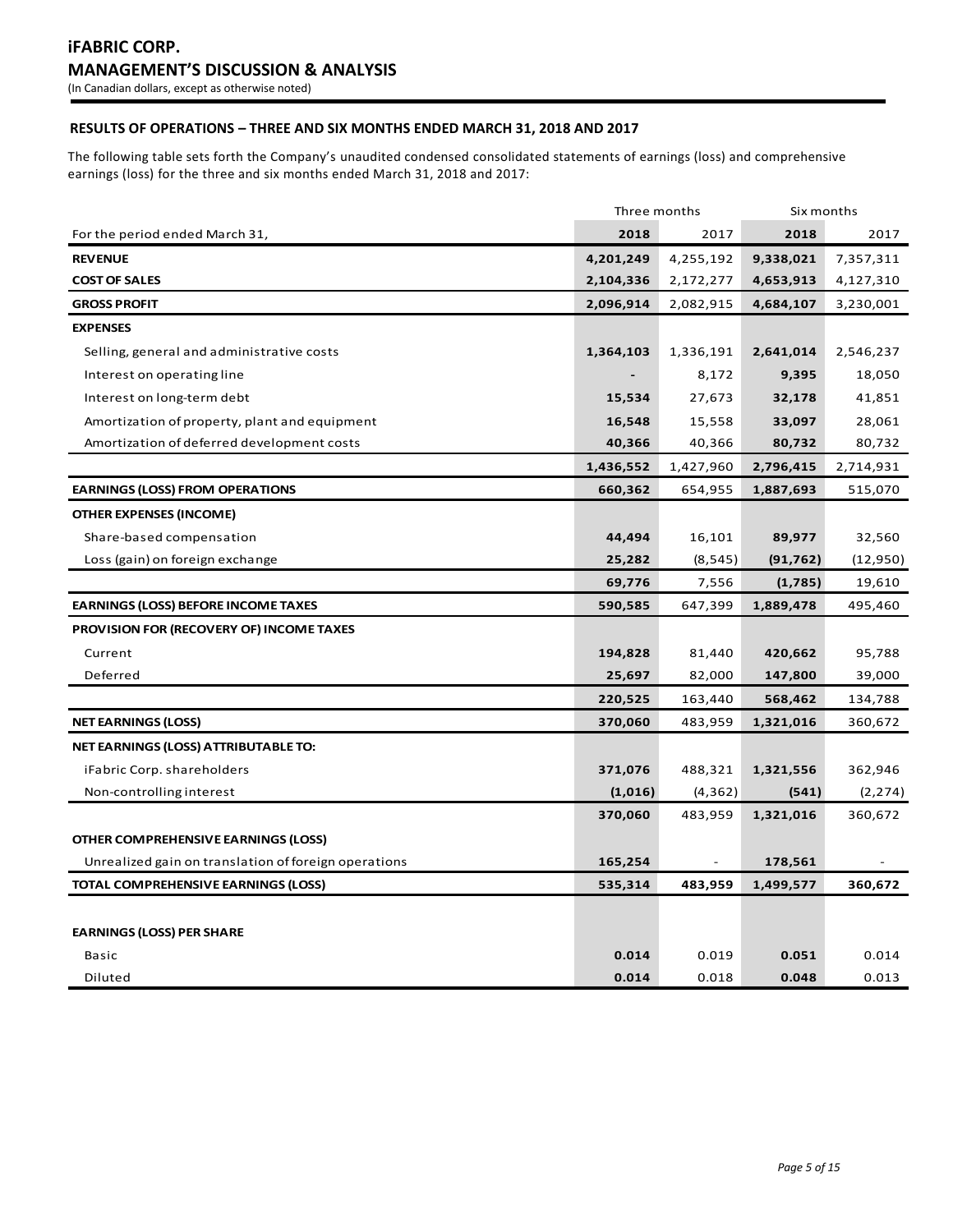# **SELECTED OPERATING SEGMENT DATA**

| Six months ended March 31, 2018     | Intimate<br>Apparel | Intelligent |         | Corporate Items<br>Fabrics Other Segments and Eliminations | Consolidated             |
|-------------------------------------|---------------------|-------------|---------|------------------------------------------------------------|--------------------------|
| Revenue                             |                     |             |         |                                                            |                          |
| Third party                         | 6,845,316           | 2,441,505   | 51,200  | ٠                                                          | 9,338,021                |
| Inter-segment                       | 3,600               | 78,616      | 83,152  | (165, 368)                                                 | $\overline{\phantom{a}}$ |
| <b>Total Revenue</b>                | 6,848,916           | 2,520,121   | 134,352 | (165, 368)                                                 | 9,338,021                |
| Earnings (loss) before income taxes | 1,273,822           | 649.314     | (8)     | (33, 650)                                                  | 1,889,478                |

|                                     | Intimate  | Intelligent |         | Corporate Items                         |              |
|-------------------------------------|-----------|-------------|---------|-----------------------------------------|--------------|
| Six months ended March 31, 2017     | Apparel   |             |         | Fabrics Other Segments and Eliminations | Consolidated |
| Revenue                             |           |             |         |                                         |              |
| Third party                         | 4,808,434 | 2,497,677   | 51,200  |                                         | 7,357,311    |
| Inter-segment                       |           | 121,261     | 84,718  | (205,979)                               |              |
| <b>Total Revenue</b>                | 4,808,434 | 2,618,938   | 135,918 | (205, 979)                              | 7,357,311    |
| Earnings (loss) before income taxes | 486,470   | 47,365      | (8,984) | (29, 391)                               | 495,460      |
| Revenue by geographic regions:      |           |             |         |                                         |              |
| Six months ended March 31,          |           |             |         | 2018                                    | 2017         |
| External sales revenue              |           |             |         |                                         |              |
| Canada                              |           |             |         | 391,705                                 | 453,254      |
| <b>United States</b>                |           |             |         | 6,028,484                               | 4,055,577    |
| United Kingdom                      |           |             |         | 485,145                                 | 526,429      |
| Southeast Asia and other            |           |             |         | 2,432,687                               | 2,322,051    |
| Total                               |           |             |         | 9,338,021                               | 7,357,311    |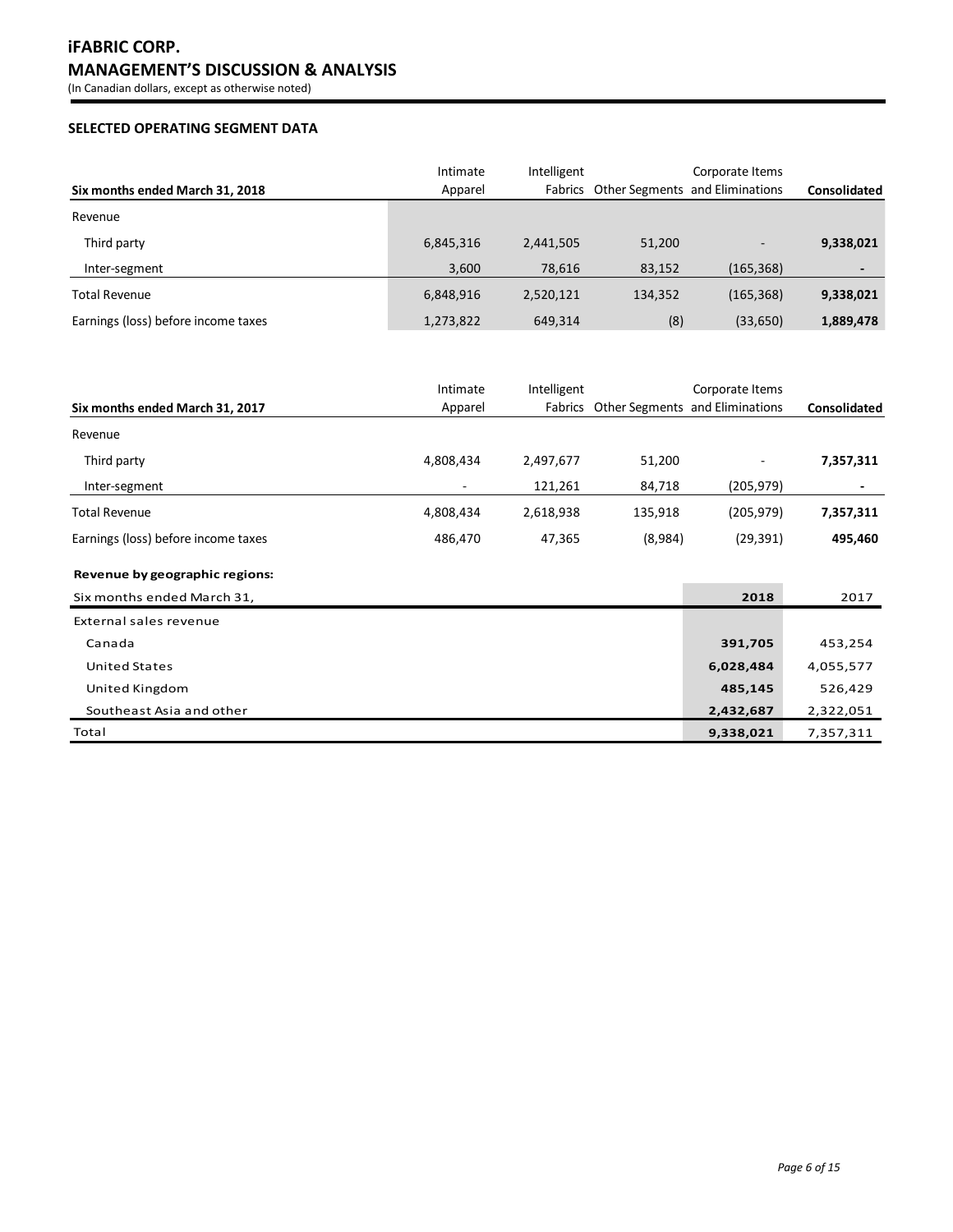# **Q2 2018 FINANCIAL HIGHLIGHTS**

|                                                               | 2018      | 2017      |
|---------------------------------------------------------------|-----------|-----------|
|                                                               |           |           |
| Revenue                                                       | 4,201,249 | 4,255,192 |
| Earnings (loss) from operations                               | 660,362   | 654,955   |
| Share based compensation                                      | (44, 494) | (16, 101) |
| Adjusted EBITDA *(Note)                                       | 707,527   | 755,269   |
| Net earnings (loss) after tax                                 | 370,060   | 483,959   |
| Net earnings (loss) after tax<br>attributable to shareholders | 371,076   | 488,321   |
| Other comprehensive earnings (loss)                           | 165,254   |           |
| Total comprehensive earnings (loss)                           | 535,314   | 483,959   |
| Net earnings (loss) per share                                 |           |           |
| <b>Basic</b>                                                  | 0.014     | 0.019     |
| Diluted                                                       | 0.014     | 0.018     |

*\*Note: Adjusted EBITDA represents earnings before interest, taxes, depreciation, amortization and share based compensation*

# **DISCUSSION OF THE RESULTS OF OPERATIONS – THREE MONTHS ENDED MARCH 31, 2018 AND 2017**

#### **Revenue**

Revenue remained virtually unchanged at \$4,201,249 in Q2 2018 compared to \$4,255,192 in Q2 2017 representing a decrease of \$53,943. With respect to reportable operating segments of the Company, revenue increased by 11% or \$343,026 in its Intimate Apparel segment and revenue decreased by 33% or \$396,967 in its Intelligent Fabrics segment. Geographically, revenues increased in Canada, the US, and UK, while revenue decreased in Southeast Asia and other markets during Q2 2018 versus Q2 2017.

Overall, revenue decreased 1% during Q2 2018 in comparison to Q2 2017. The increase in Intimate Apparel operating segment revenue in 2018 versus 2017 was achieved through increased seasonal sleepwear sales as well as improved demand for its core bras and accessories. This increase was offset by lower revenues in the Intelligent Fabrics segment during the second quarter of 2018 compared to 2017, caused by timing differences in the production schedules of certain major customers of this segment which will now take place in Q3 2018, approximately one month later than the comparatively similar programs in 2017, which commenced production in Q2 2017.

### **Gross profit**

Gross profit as a percentage of revenue was 50% in Q2 2018, compared to 49% in Q2 2017. The small increase in margins was mostly the result of a higher proportion of sales in the Intimate Apparel segment which carries higher margins than the Intelligent Fabrics segment, as well as improved margins in the Intelligent Fabrics segment from Q2 2017 to Q2 2018 resultant from impro ved pricing arrangements with its suppliers. Gross profit in dollars was virtually unchanged at \$2,096,914 in Q2 2018 compared to \$2,082,915 in Q2 2017.

### **Selling, general and administrative costs**

Selling, general and administrative costs were virtually unchanged at \$1,364,103 in Q2 2018 compared to \$1,336,191 in Q2 2017.

## **Interest Expense**

Interest expense during Q2 2018 was \$15,534 compared to \$35,845 during Q2 2017. The reduction in interest expense was the result of the repayment of the Company's bank operating line as well as an accelerated repayment on the Company's demand term-loan by an amount of \$250,000. In addition, the terms of the demand term-loan were renegotiated to provide for a substantially reduced interest rate on this loan.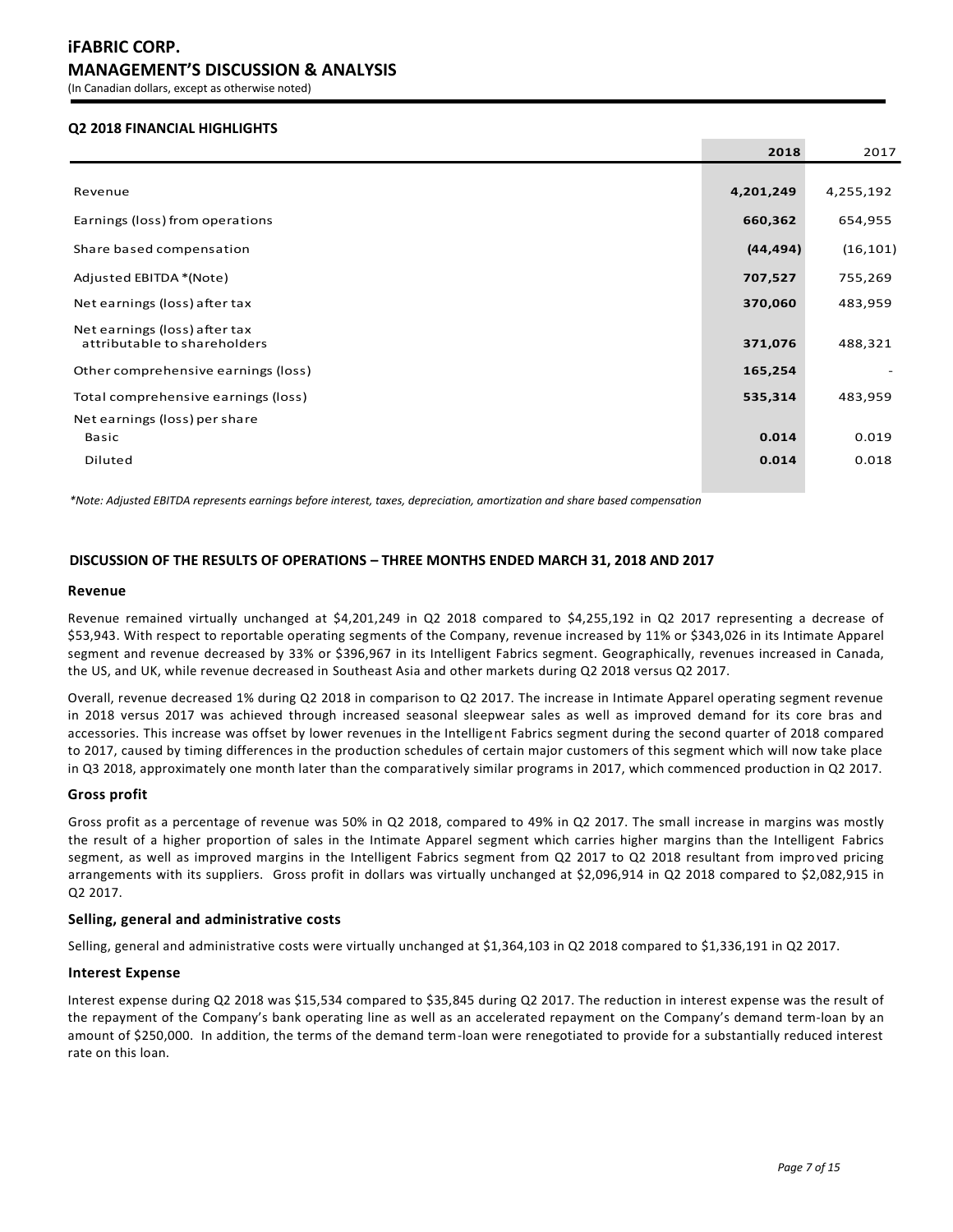## **Amortization**

Amortization of the Company's property, plant and equipment and deferred development costs totaled \$56,914 during Q2 2018 compared to \$55,924 during Q2 2017.

### **Share-based compensation**

Share-based compensation costs in Q2 2018 were \$28,393 higher than in Q2 2017 and amounted to \$44,494 in the quarter compared to \$16,101 in the comparable quarter of 2017. The increase in share-based compensation costs is the result of newly vested options.

#### **Loss (gain) on foreign exchange**

In Q2 2018, the Company's loss on foreign exchange was \$25,282 versus a gain of \$8,545 in Q2 2017. The Company attempts to hedge its balance sheet utilizing forward exchange contracts in order to minimize the effect of foreign exchange on operations.

## **Provision for (recovery of) income taxes**

The Company's total provision for income taxes in Q2 2018 was \$220,525 compared to a provision of \$163,440 in Q2 2017. Included in the earnings (loss) before income taxes are certain non-deductible items for tax purposes. Specifically, an increase in Q2 2018 from Q2 2017 in share-based compensation costs, is the main reason for the change in the Company's effective income tax rate.

### **Net earnings (loss)**

Net earnings attributable to iFabric's shareholders during Q2 2018 was \$371,076 (\$0.014 per share, basic and diluted) compared to net earnings of \$488,321 in Q2 2017 (\$0.019 per share, basic and \$0.018 per share, diluted). The decrease in attributable net earnings of \$117,245 in Q2 2018 versus Q2 2017 is largely attributable higher income taxes and share-based compensation costs.

### **Other comprehensive earnings (loss)**

Effective October 1, 2017, the Company's subsidiaries Coconut Grove Pads Inc. and, Intelligent Fabric Technologies (North America) Inc., changed their functional currency to United States Dollars given the increasing prevalence of United States Dollar denominated transactions in their operations. This change in functional currency is accounted for prospectively from October 1, 2017. Accordingly, all unrealized exchange differences resultant from the translation of balances from the functional currency (US dollars) to the presentation currency (Canadian dollars) are now recognized in other comprehensive income. For the three months ended March 31, 2018 an amount of \$165,254 was included in other comprehensive income, in respect of the unrealized gain arising on currency translation of foreign operations during Q2 2018. There was no corresponding adjustment in respect of the same period in 2017. The main reason for this gain was the substantial weakening in the Canadian dollar towards the end of Q2 2018.

### **DISCUSSION OF THE RESULTS OF OPERATIONS – SIX MONTHS ENDED MARCH 31, 2018 AND 2017**

#### **Revenue**

Revenue increased by \$1,980,710 to \$9,338,021 for the six months ended March 31, 2018 from \$7,357,311 for the comparable period in 2017. With respect to reportable operating segments of the Company, revenue increased by 42% or \$2,036,882 in its Intimate Apparel segment and revenue decreased by 2% or \$56,172 in its Intelligent Fabrics segment. Geographically, for the first two quarters to date in 2018, revenue in Canada and the UK decreased slightly whereas revenue in the US, Southeast Asia and other regions increased compared to 2017. In particular, revenue in the US accounted for the bulk of the revenue increase by recording a 49% increase from 2017 to 2018.

Overall, revenue increased 27% during the six months ended March 31, 2018 in comparison to 2017. As reflected above, the Intimate Apparel operating segment recorded a strong increase in revenues in 2018 versus 2017 through seasonal sleepwear sales and improved demand for its core bras and accessories. This increase was to a small extent offset by slightly lower revenues in the Intelligent Fabrics segment during the first six months of 2018 compared to 2017 caused by timing differences in the production schedules of certain major customers of this segment.

#### **Gross profit**

Gross profit as a percentage of revenue increased to 50% for the six months ended March 31, 2018 from 44% in the same period of 2017. The increase in gross profit percentage for the year to date was mostly the result of a higher proportion of sales in the Intimate Apparel segment which carries higher margins than the Intelligent Fabrics segment, as well as improved margins in the Intelligent Fabrics segment year over year resultant from improved pricing arrangements with its suppliers. Gross profit in dollars increased by 45% or \$1,454,106 to \$4,684,107 for the year to date 2018 from \$3,230,001 in the same period of 2017. The increase in gross profit dollars was primarily caused by both the increase in revenues and the increase in in gross margins.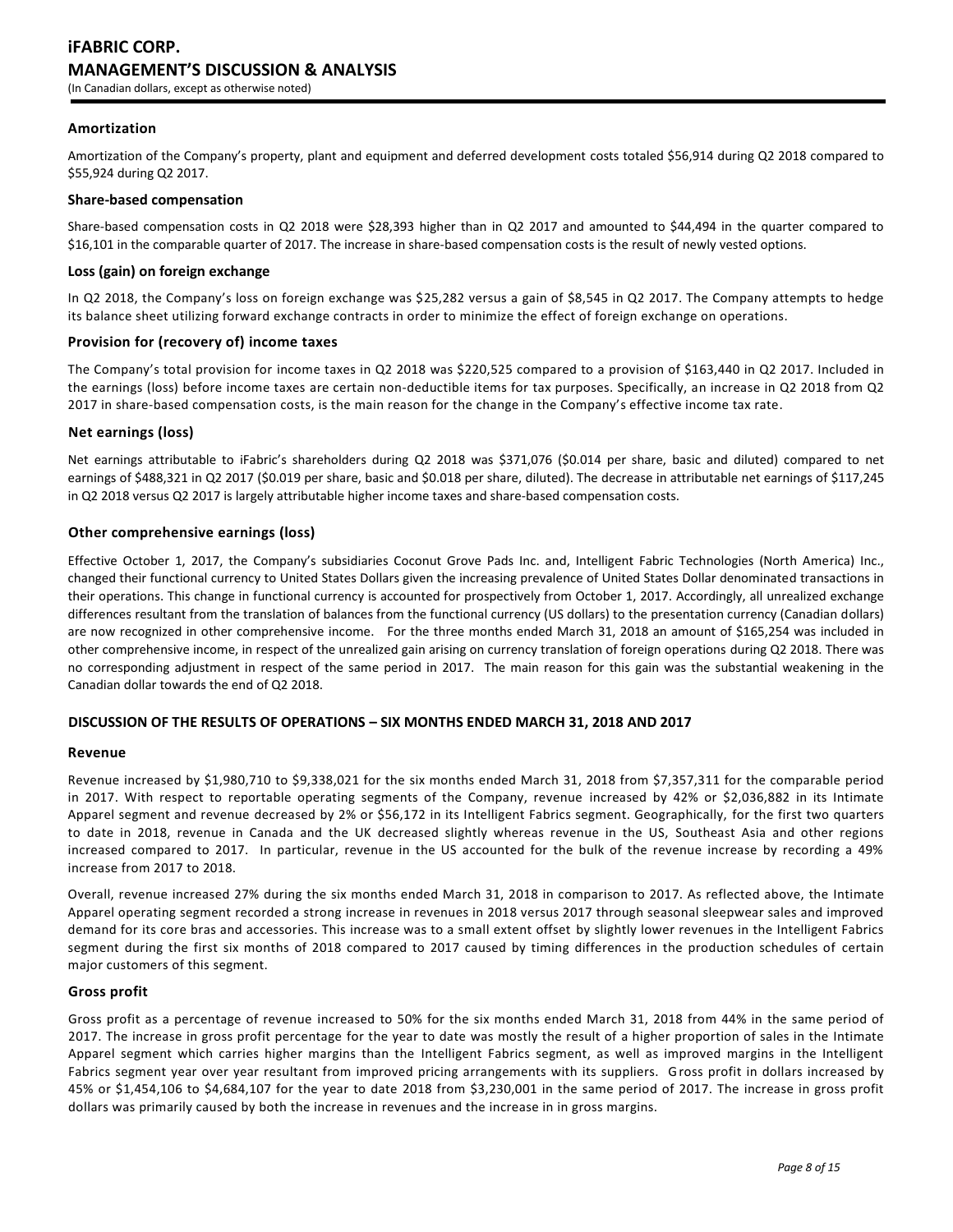# **iFABRIC CORP. MANAGEMENT'S DISCUSSION & ANALYSIS** (In Canadian dollars, except as otherwise noted)

## **Selling, general and administrative costs**

For the six months ended March 31, 2018, selling, general and administrative costs increased by 4% or \$94,777 to \$2,641,014 from \$2,546,237 for the six months ended March 31, 2017. The increase in selling, general and administrative costs was mainly attributable to increased employee bonuses and salaries.

### **Interest Expense**

Interest expense during the six months ended March 31, 2018 was \$41,573 compared to \$59,901 during the same period in 2017. The overall reduction in interest expense was the result of the repayment of the Company's bank operating line as well as an accelerated payment of \$250,000 made against the Company's demand term-loan during Q2 2018.

## **Amortization**

Amortization of the Company's property, plant and equipment and deferred development costs totaled \$113,829 during the six months ended March 31, 2018 compared \$108,793 during the same period in 2017.

## **Share-based compensation**

Share-based compensation costs for the six months ended March 31, 2018 were \$57,417 lower than for the same period in 2017. The increase in share-based compensation costs is the result stock options vesting during the six months ended March 31, 2018.

## **Loss (gain) on foreign exchange**

For the six months ended March 31, 2018, the Company's gain on foreign exchange was \$91,762 versus a gain of \$12,950 in the same period of 2017. The increase in the amount of exchange gains was primarily caused by the weakening in the Canadian dollar through the six months ended March 31, 2018 compared to 2017.

## **Provision for (recovery of) income taxes**

As a result of the increase in pretax earnings for the six months ended March 31, 2018 to \$1,889,478 from \$495,460 in 2017, the Company's total provision for income taxes for the year to date in 2018 was \$568,462 compared to a provision of \$134,788 for the same period in 2017. Included in the earnings before income taxes are certain non-deductible items for tax purposes. Specifically, an increase in share-based compensation amount to \$57,417 for the first two quarters of 2018 versus 2017 is the main reason for the change in the Company's effective income tax rate.

### **Net earnings (loss)**

Net earnings attributable to iFabric's shareholders during the six months ended March 31, 2018 was \$1,321,556 (\$0.051 per share, basic and \$0.048 per share diluted) compared to net earnings attributable to shareholders of \$362,946 for the six months ended March 31, 2017 (\$0.014 per share, basic and \$0.013 diluted). The increased net earnings for the first two quarters of 2018 compared to 2017 is largely attributable to higher revenues, higher gross profit, and increased foreign exchange gains.

# **Other comprehensive earnings (loss)**

Effective October 1, 2017, the Company's subsidiaries Coconut Grove Pads Inc. and, Intelligent Fabric Technologies (North America) Inc., changed their functional currency to United States Dollars given the increasing prevalence of United States Dollar denominated transactions in their operations. This change in functional currency is accounted for prospectively from October 1, 2017. Accordingly, all unrealized exchange differences resultant from the translation of balances from the functional currency (US dollars) to the presentation currency (Canadian dollars) are now recognized in other comprehensive income. For the six months ended March 31, 2018 an amount of \$178,561 was included in other comprehensive income, in respect of the accumulated unrealized gain arising on currency translation of foreign operations. There was no corresponding adjustment in respect of the same period in 2017.

# **SEASONALITY AND QUARTERLY FLUCTUATIONS**

The Company's business is seasonal and results of operations for any interim period are not necessarily indicative of results of operations for the full fiscal year.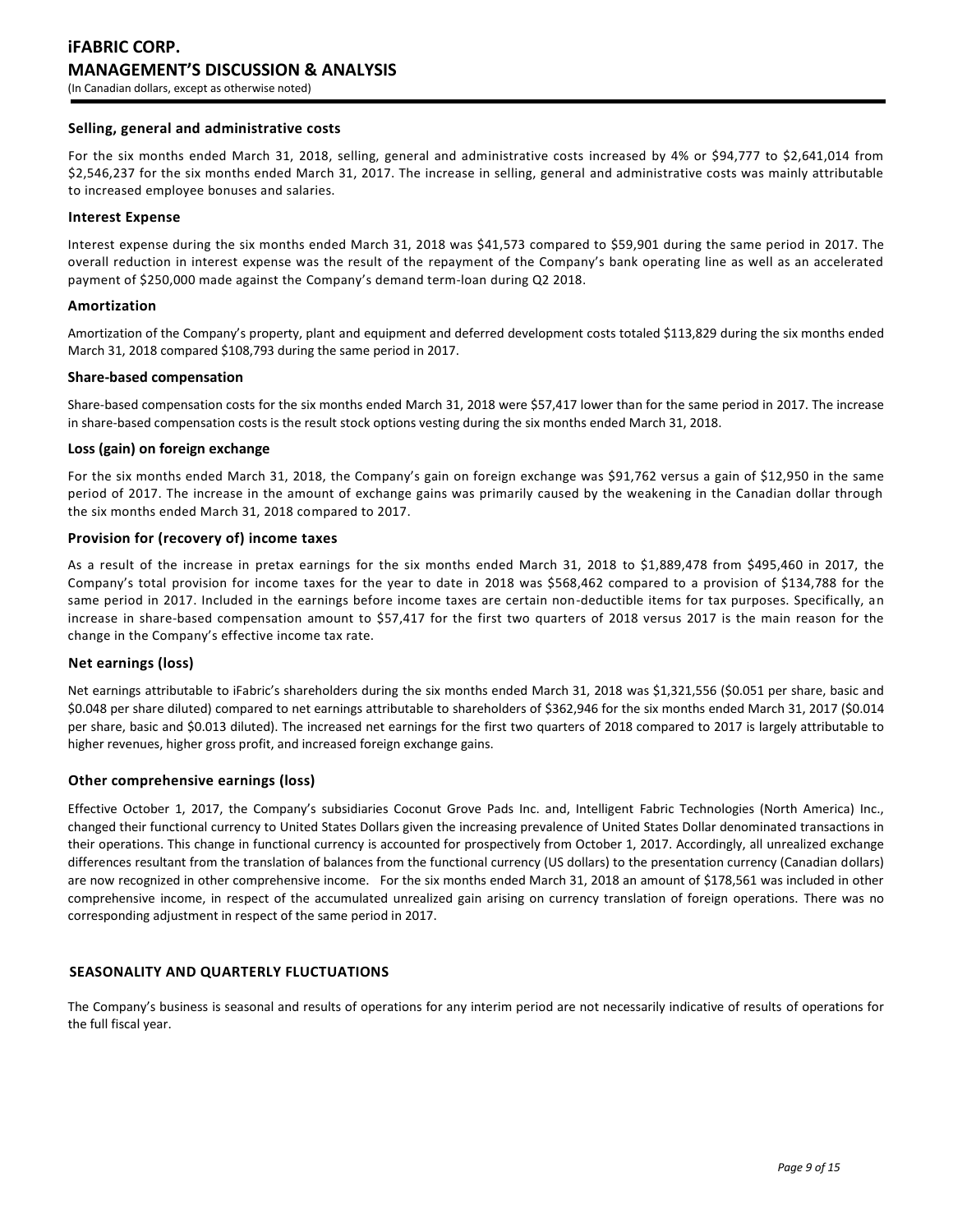# **iFABRIC CORP. MANAGEMENT'S DISCUSSION & ANALYSIS**

(In Canadian dollars, except as otherwise noted)

# **SUMMARY OF QUARTERLY RESULTS**

| Fiscal 2018                                             | Q1         | Q <sub>2</sub> | Q <sub>3</sub> | Q4        |
|---------------------------------------------------------|------------|----------------|----------------|-----------|
| Revenue                                                 | 5,136,771  | 4,201,249      |                |           |
| Net earnings (loss) attributable to common shareholders | 950,480    | 371,076        |                |           |
| Net earnings (loss) per common share                    |            |                |                |           |
| <b>Basic</b>                                            | 0.036      | 0.014          |                |           |
| Diluted                                                 | 0.035      | 0.014          |                |           |
| Fiscal 2017                                             | Q1         | Q <sub>2</sub> | Q <sub>3</sub> | Q4        |
| Revenue                                                 | 3,102,120  | 4,255,192      | 4,888,400      | 6,610,765 |
| Net earnings (loss) attributable to common shareholders | (125, 375) | 488,321        | 264,213        | 969,911   |
| Net earnings (loss) per common share                    |            |                |                |           |
| <b>Basic</b>                                            | (0.005)    | 0.019          | 0.010          | 0.037     |
| Diluted                                                 | (0.005)    | 0.018          | 0.010          | 0.036     |
| Fiscal 2016                                             | Q1         | Q <sub>2</sub> | Q <sub>3</sub> | Q4        |
| Revenue                                                 | 3,329,010  | 3,072,027      | 2,999,317      | 4,170,011 |
| Net earnings (loss) attributable to common shareholders | 39,588     | (324, 657)     | (121, 653)     | 32,745    |
| Net earnings (loss) per common share                    |            |                |                |           |
| Basic                                                   | 0.002      | (0.013)        | (0.005)        | 0.001     |
| Diluted                                                 | 0.001      | (0.013)        | (0.005)        | 0.001     |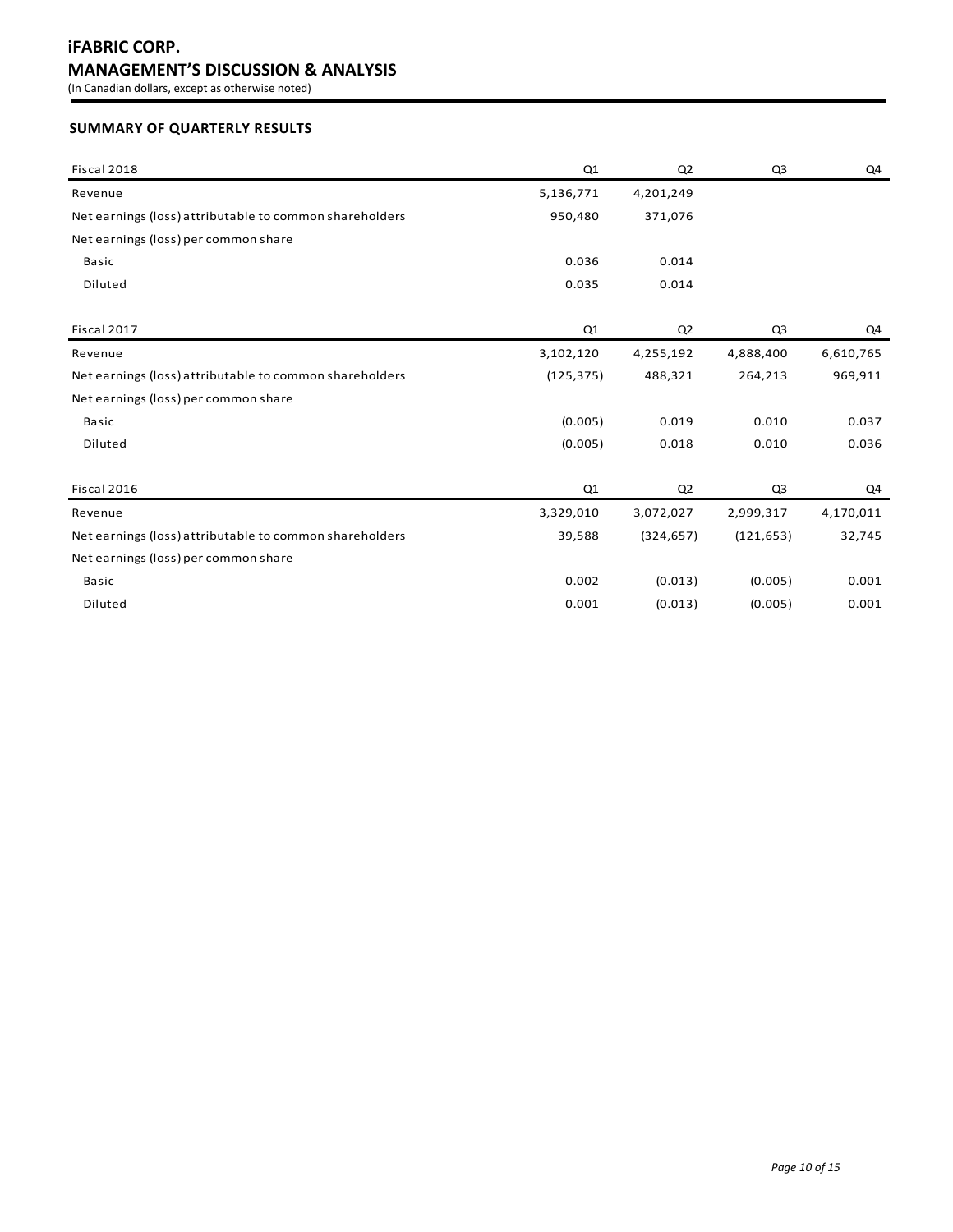The following table sets forth the Company's unaudited condensed consolidated statements of financial position as at March 31 , 2018 and September 30, 2017:

| As at                                                   | March 31,<br>2018 | September 30,<br>2017 |
|---------------------------------------------------------|-------------------|-----------------------|
| <b>ASSETS</b>                                           |                   |                       |
| <b>Current assets</b>                                   |                   |                       |
| Cash                                                    | 4,352,233         | 668,425               |
| Accounts receivable                                     | 2,976,432         | 5,695,362             |
| Inventories                                             | 3,298,613         | 3,909,807             |
| Prepaid expenses and deposits                           | 355,478           | 254,078               |
| Foreign exchange forward contracts                      | 20,902            | 112,533               |
| <b>Total current assets</b>                             | 11,003,658        | 10,640,205            |
| <b>Non-current assets</b>                               |                   |                       |
| Due from related parties                                | 123,000           | 123,000               |
| Property, plant and equipment                           | 2,844,364         | 2,873,632             |
| Deferred development costs                              | 194,510           | 275,241               |
| Deferred income taxes                                   | 609,600           | 757,400               |
| Goodwill                                                | 55,050            | 55,050                |
| <b>Total non-current assets</b>                         | 3,826,524         | 4,084,323             |
| Total assets                                            | 14,830,182        | 14,724,528            |
| <b>LIABILITIES</b>                                      |                   |                       |
| <b>Current liabilities</b>                              |                   |                       |
| <b>Bankindebtedness</b>                                 |                   | 774,908               |
| Accounts payable and accrued liabilities                | 960,985           | 1,112,078             |
| Income taxes payable                                    | 496,369           | 675,645               |
| Current portion of deferred revenue                     | 39,300            | 39,300                |
| Current portion due to related parties                  | 25,209            | 91,620                |
| Bank loan payable                                       | 1,375,570         | 1,681,944             |
| <b>Total current liabilities</b>                        | 2,897,433         | 4,375,495             |
| <b>Non-current liabilties</b>                           |                   |                       |
| Deferred revenue                                        | 111,350           | 131,000               |
| Due to related parties                                  | 465,956           | 455,544               |
| <b>Total non-current liabilities</b>                    | 577,306           | 586,544               |
| <b>Total liabilities</b>                                | 3,474,739         | 4,962,039             |
| <b>EQUITY</b>                                           |                   |                       |
| Equity attributable to iFabric Corp. shareholders       |                   |                       |
| Capital stock                                           | 2,935,376         | 2,929,331             |
| <b>Reserves</b>                                         | 2,518,019         | 2,430,687             |
| <b>Retained earnings</b>                                | 5,712,521         | 4,390,964             |
| Accumulated other comprehensive earnings (loss)         | 178,561           |                       |
| Total equity attributable to iFabric Corp. shareholders | 11,344,477        | 9,750,982             |
| Non-controlling interest                                | 10,966            | 11,507                |
| <b>Total equity</b>                                     | 11,355,443        | 9,762,489             |
| <b>Total liabilities and equity</b>                     | 14,830,182        | 14,724,528            |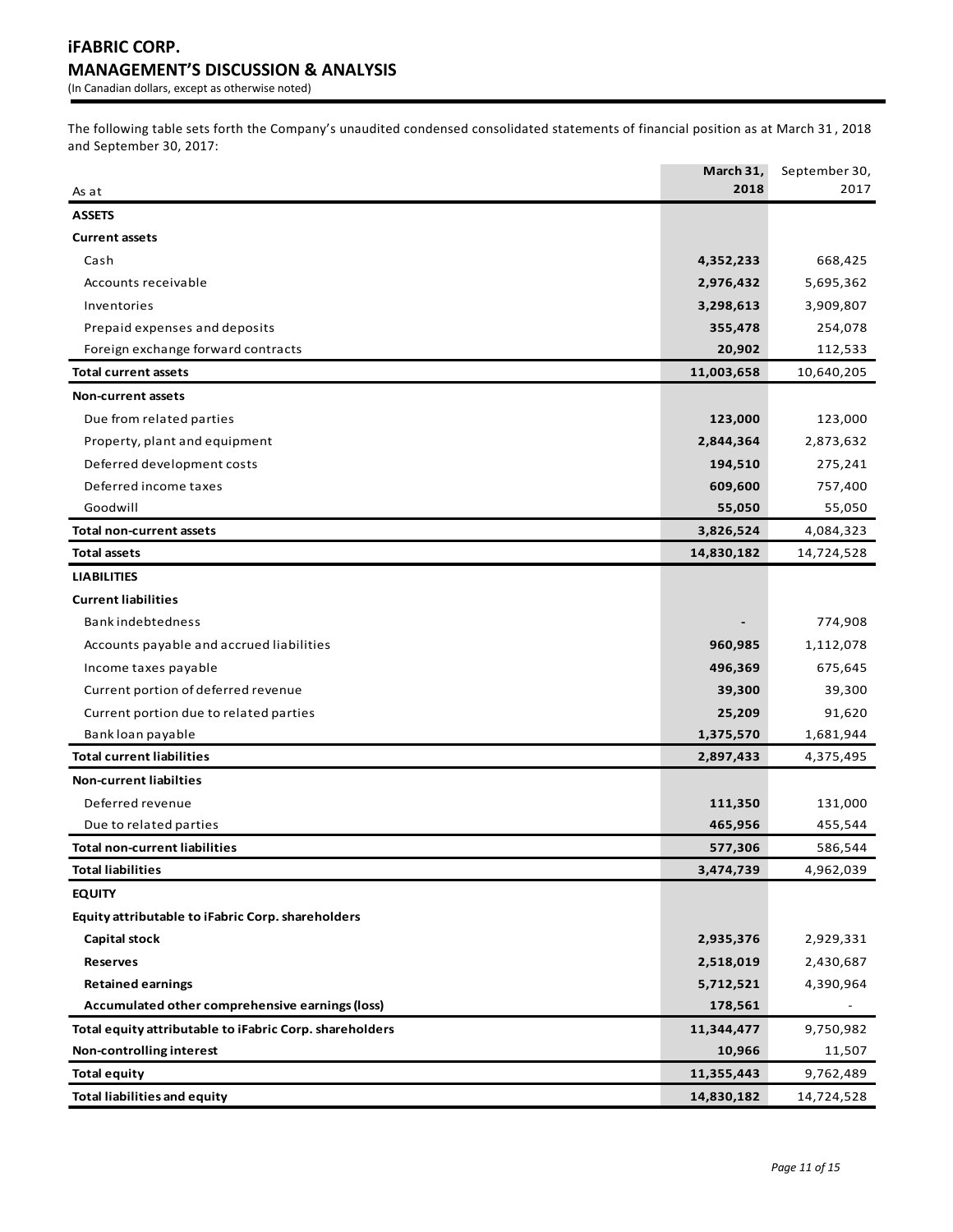# **OVERVIEW OF CONSOLIDATED STATEMENTS OF FINANCIAL POSITION**

The Company's cash balance increased by \$3,683,808 to \$4,352,233 as at March 31, 2018 from \$668,425 as at September 30, 2017, mainly as a result of the collection of accounts receivable and the reduction of inventory levels.

Total accounts receivable at the end of Q2 2018 was \$2,976,432 compared to \$5,695,362 as at September 30, 2017, representing a decrease of \$2,718,930.

Total inventory decreased by \$611,194 to \$3,298,613 at the end of Q2 2018 from \$3,909,807 at the end of fiscal 2017.

Property, plant and equipment at the end of Q2 2018 totaled \$2,844,364 compared to \$2,873,632 at the end of fiscal 2017.

Deferred development costs decreased to \$194,510 at the end of Q2 2018 from \$275,241 at the end of fiscal 2017. The decrease is attributable to the amortization of deferred development costs.

Deferred income taxes decreased to \$609,600 at the end of Q2 2018 from \$757,400 at the end of fiscal 2017. The decrease is mostly attributable to non-capital losses utilized in the Company's Intelligent Fabrics operating segment during the six months ended March 31, 2018.

Total liabilities at the end of Q2 2018 were \$1,487,300 lower than at the end of fiscal 2017. The main reasons for this decrease are in respect to the repayment of the Company's bank operating line, which carried a zero balance as at March 31, 2018, leaving the full credit line of \$3,750,000 available to fund future growth. In addition, the Company made a \$250,000 accelerated payment aga inst its demand term loan. The amounts of accounts payable and income tax payable also decreased during the quarter

## **LIQUIDITY, CASH FLOWS AND CAPITAL RESOURCES**

The Company is subject to risks including, but not limited to, the potential inability to raise additional funds through debt and/or equity financing to support the Company's development and continued operations, and to meet the Company's liabilities and commitments as they come due.

The Company's capital resources include a bank operating line, a secured bank loan, and equity attributable to the Company's shareholders.

#### **Bank Operating Line**

Two of the Company's subsidiaries share a demand operating loan with a tier one Canadian bank available to a maximum of \$3,750,000, against which zero was outstanding as at March 31, 2018 (September 30, 2017 – \$774,908). The loan facility bears interest at either the bank's prime lending rate or USD base rate, as applicable, plus 0.75%. The purpose of the credit facility is to provide for ongoing operating requirements including the financing of accounts receivable and inventories. The facility is secured by a first-ranking all-indebtedness collateral mortgage in the amount of \$3,000,000 on land and buildings, a general security agreement, an assignment of rents, as well as guarantees from the Company and two of its subsidiary companies. As a result of an accelerated payment of \$250,000 against the demand term-loan referred to below, the bank increased the amount of the Company's operating line from \$3,500,000 to \$3,750,000 during the quarter.

### **Demand Term-Loan**

One of the Company's subsidiaries has a non-revolving demand term-loan, payable in monthly payments of \$10,522 comprising principal and interest at a fixed rate of 3.64% per annum, amortized over a fifteen-year period ending February 28, 2032, maturing March 5, 2020 and secured by a first-ranking all-indebtedness collateral mortgage in the amount of \$3,000,000 on land and buildings, a general security agreement, an assignment of rents, as well as guarantees from the Company and three of its subsidiary companies. Following an accelerated payment of \$250,000 against this loan during Q2 2018, this loan was renegotiated to carry a more favorable interest rate compared to the previous loan.

Notwithstanding the fact that this is a demand loan, and classified as a current liability, management expects to pay solely the minimum monthly payments, totaling \$126,264 over the next twelve months.

### **Working capital**

Working capital represents current assets less current liabilities. For the purposes of calculating working capital the Company has excluded the demand term-loan referred to above. Although classified as a current liability as required by IFRS, the loan carries a term of greater than 12 months and does not impact the amount of available working capital. As at March 31, 2018, the Company's working capital was \$9,481,795 compared to working capital of \$7,946,654 as at September 30, 2017, representing an increase of \$1,535,141 or 19%.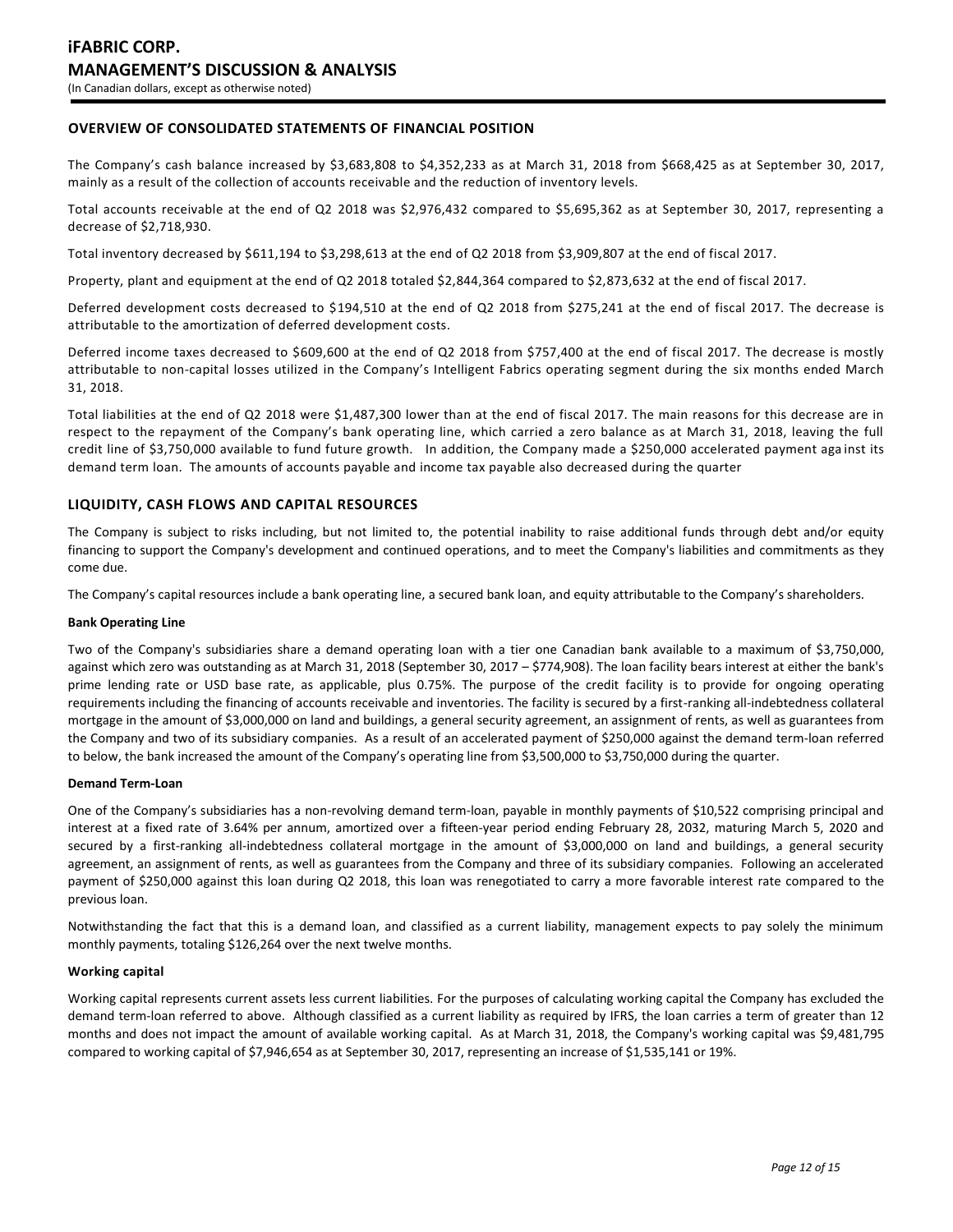#### **Operating activities**

Cash provided by operating activities during the six months ended March 31, 2018 amounted to \$4,821,517 compared to an amount of \$185,151 provided by operating activities during the six months ended March 31, 2017, representing an increase in cash inflow of \$4,636,366. The increase in operational cash flow inflow can be largely attributed to the substantial increase in the Company's earnings and the collection of accounts receivable related thereto, as well as a reduction in the level of inventories.

#### **Financing activities**

Cash used in financing activities during the six months ended March 31, 2018 amounted to \$1,133,881, compared to \$234,407 used in financing activities during the six months ended March 31, 2017, representing an increase of \$899,474 in financing cash outflow. The difference can be mostly attributed to the repayment of the Company's bank operating line as well as an accelerated payment made against the Company's term-loan.

#### **Investing activities**

\$3,827 was used in investing activities during the six months ended March 31, 2018 compared to \$8,784 used in investing activities during the six months ended March 31, 2017.

### **OFF-BALANCE SHEET ARRANGEMENTS**

The Company has no off-balance sheet arrangements as of March 31, 2018, with the exception of the operating leases as noted in the "Commitments & Contractual Obligations" section below.

## **COMMITMENTS & CONTRACTUAL OBLIGATIONS**

During Q2 2017, there have been no significant changes in the contractual obligations from those disclosed in the Company's 2017 annual MD&A.

The Company's other commitments are outlined below:

- The Company enters into foreign exchange forward contracts to manage the risks associated with exchange rate fluctuations. See note 7 of the Company's Q2 2018 unaudited condensed consolidated interim financial statements for more information.
- In terms of a worldwide license agreement, the Company has the right to use trademarks in connection with the manufacture, marketing, sale and distribution of certain licensed products. During the license term, the Company is required to pay a quarterly royalty on its net sales as defined in the agreement, on all products sold under the licensed marks. The effective royalty rates vary depending on the distribution channel and range from 4-10%. Minimum annual royalties have been established for the balance of the contract periods ending December 31, 2018, 2019 and 2020, in U.S. dollar amounts of \$168,000, \$175,000 and \$187,000, respectively. In addition, the Company is required to pay an advertising fee of 1-2%, depending on the distribution channel, payable quarterly, on its net sales as defined in the agreement, for promotion of the licensed products. The license term is in effect until December 31, 2020.

#### **RELATED PARTY TRANSACTIONS**

During the three and six month periods ended March 31, 2018, there have been no significant changes in the related party transactions from those disclosed in the Company's 2017 audited consolidated financial statements.

## **FINANCIAL RISK MANAGEMENT**

The Company's risk management policies are established to identify and analyze the risks faced by the Company, to set appropriate risk limits and controls, and to monitor risks and adherence to limits. Risk management policies and systems are reviewed regularly to reflect changes in market conditions and the Company's activities. There have been no significant changes in the Company's risk exposures during the three and six months ended March 31, 2018 from those described in the Company's audited annual consolidated financial statements for the year ended September 30, 2017.

### **OUTSTANDING SHARE DATA**

As of the date of this MD&A, the Company had 26,169,500 common shares outstanding. Furthermore, as of the date of this MD&A, the Company had 2,050,250 options issued and outstanding, of which 1,750,250 were exercisable, as well as 203,625 warrants outstanding.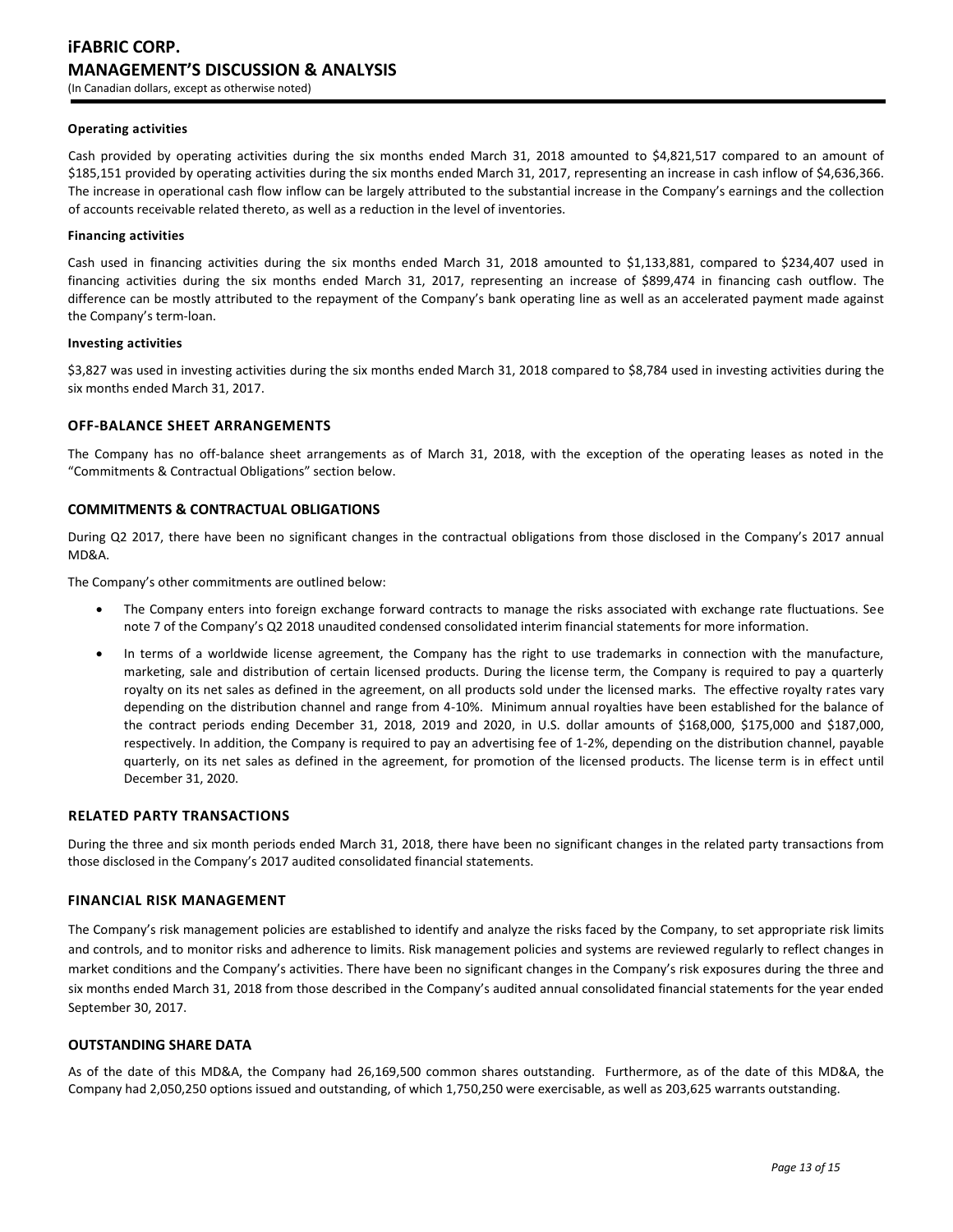# **RISKS & UNCERTAINTIES**

The Company is exposed to various operational risks and uncertainties which are described in the Company's 2017 annual MD&A. The risks and uncertainties disclosed in the 2017 annual MD&A are not exhaustive. There have been no specific additional risks or uncertainties identified during Q2 2018. New risk factors may emerge from time to time and it is not possible for management to predict all such risk factors, nor can it assess the impact of all such risk factors on the Company's business, performance, condition, results, operations or strategies and plans.

# **CRITICAL ACCOUNTING POLICIES AND ESTIMATES**

This MD&A is based upon the Q2 2018 unaudited condensed consolidated interim financial statements, which have been prepared in accordance with IFRS and IAS 34, "Interim Financial Reporting". The preparation of the Q2 2018 unaudited condensed consolidated interim financial statements requires management to select appropriate accounting policies and to make judgments, estimates and assumptions that affect the reported amounts of assets, liabilities, revenues, expenses and the disclosure of contingent assets and liabilities at the end of the reporting period. The estimates and related assumptions are based on previous experience and other factors considered reasonable under the circumstances, the results of which form the basis of making assumptions about carrying values of assets and liabilities that are not readily apparent from other sources.

The estimates and underlying assumptions are reviewed on an ongoing basis. Revisions to accounting estimates are recognized in the period in which the estimate is revised if the revision affects only that period or in the period of revision and future periods if the revision affects both current and future periods.

Significant assumptions about the future that management has made could result in a material adjustment to the carrying amounts of assets and liabilities, or on the reported results of revenues, expenses, gains, or losses, in the event that actual results differ from assumptions made. The methods used to calculate critical accounting estimates are consistent with prior periods.

During Q2 2018, there were no significant changes to methods used to:

- Cost inventory or determine provisions for obsolete or slow-moving inventory
- Determine impairment of deferred development costs
- Determine impairment of deferred income tax assets
- Determine impairment or estimated useful lives of property, plant and equipment
- Determine the fair value of share-based payment transactions

For further details concerning the use of estimates, judgments and assumptions in the preparation of the Company's Q2 2018 unaudited condensed consolidated interim financial statements, along with details of the significant accounting policies used in the preparation of such interim financial statements, specific reference should be made to note 3 of the Company's audited annual consolidated financial statements for the fiscal year ended September 30, 2017.

## **ACCOUNTING POLICY DEVELOPMENTS**

The significant accounting policies as disclosed in the Company's audited annual consolidated financial statements for the year ended September 30, 2017 have been applied consistently in the preparation of the Q2 2018 unaudited condensed consolidated interim financial statements.

#### **(a) Future changes in accounting standards**

Certain new standards, interpretations, amendments and improvements to existing standards were issued by the IASB or IFRIC that are mandatory for accounting periods beginning on January 1, 2017 or later periods. The standards impacted that are applicable to the Company are as follows:

- i) IFRS 9, 'Financial Instruments' was issued in November 2009 as the first step in its project to replace IAS 39 'Financial Instruments: Recognition and Measurement'. IFRS 9 introduces new requirements for classifying and measuring financial assets that must be applied for annual reporting periods beginning on or after January 1, 2018, with early adoption permitted. The IASB amended IFRS 9 in November 2013 to add new requirements for classifying and measuring financial liabilities, de-recognition of financial instruments, impairment and hedge accounting. The standard is not expected to have a significant impact on the Company's accounting for financial instruments.
- ii) IFRS 15, 'Revenue From Contracts With Customers' was issued in May 2014. The standard provides a comprehensive framework for recognition, measurement, and disclosure of revenue from contracts with customers except for those that fall within the scope of IAS 17, 'Leases' or other applicable IFRS. Application of the standard is mandatory for annual reporting periods beginning on or after